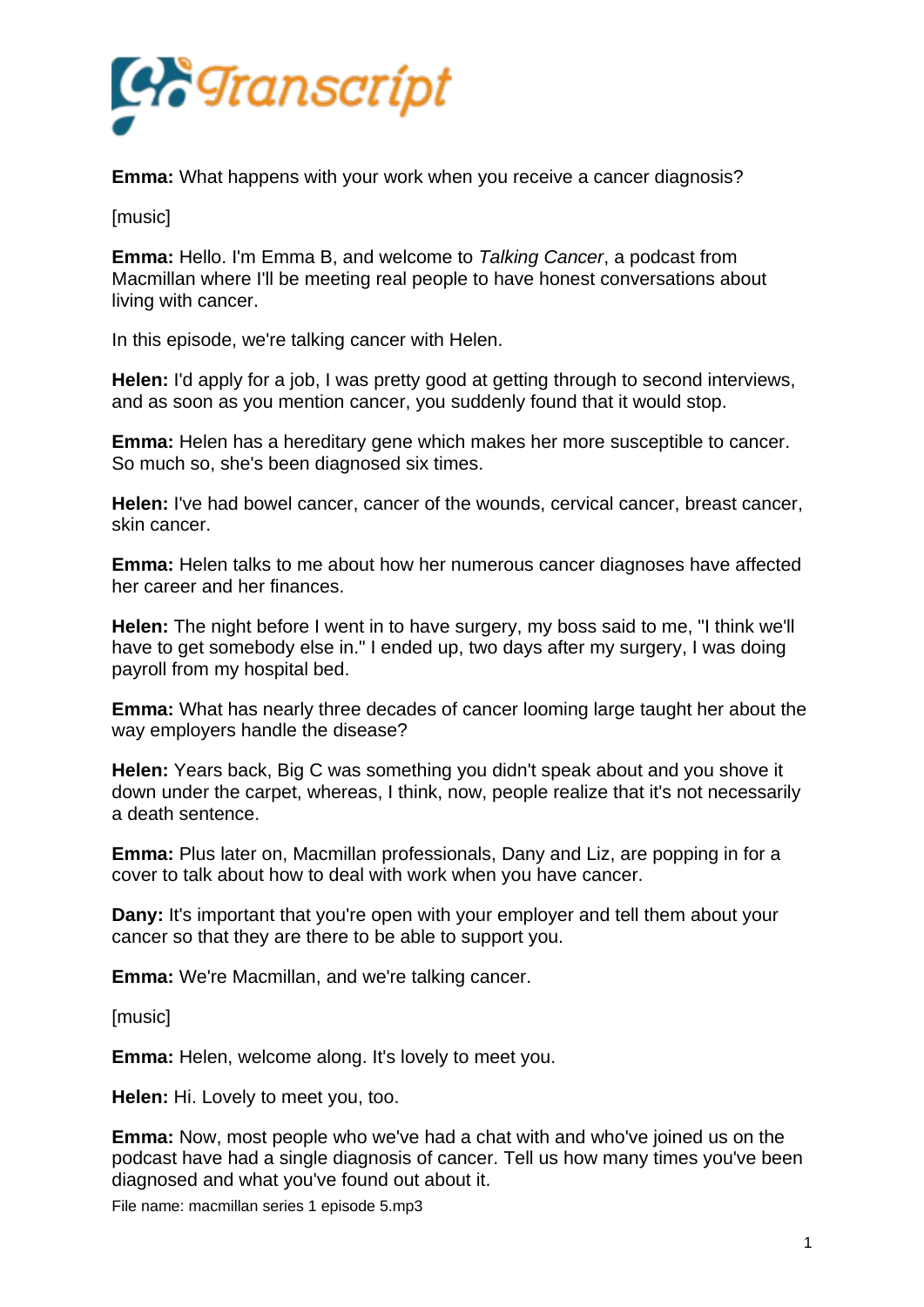

**Helen:** I've been diagnosed with cancer six times. I'm at risk of getting several other types of cancer. I've had bowel cancer, cancer of the wounds, cervical cancer, breast cancer, skin cancer, and I've found out that I've actually got a genetic condition, which the easy word is Lynch syndrome. That gives you predisposition to actually get a lot more cancers, and it also is hereditary. My son has tested positive for it. It means that in the future, he's got an 80% chance of getting bowel cancer.

**Emma:** On a very basic level, it's really lovely that you are here. It's absolutely amazing. I had no idea that this was a condition, and we're going to talk about lots more.

I want to take you back, though, to life before cancer and before the diagnosis. What was Helen like before that initial diagnosis? What was life like for you?

**Helen:** I was bright, bubbly, and not long gotten married. I had a two-year-old son. I was working full-time. I enjoyed dancing, reading, walking. Just normal things, family things.

**Emma:** That initial bowel cancer diagnosis, then, what were the first indications, the first signs that you had that were worrying you?

**Helen:** First of all, I had a lot of stomachaches and a lot of bowel cramps. I was going to the toilet a lot more, and I lost a lot of weight. I went to my doctor and he told me it was IBS. Eventually, it took them 18 months to even refer me to a specialist, but only because I kept bugging them. When they eventually did the test-- I had the test on Monday, got the results back on Wednesday, I was in the hospital on the Sunday, had the operation on the Monday.

**Emma:** Tell us when this was as well, because we're going back a while, aren't we?

**Helen:** We are. 1991.

**Emma:** Okay. That's nearly 30 years ago.

**Helen:** Yes.

**Emma:** That process obviously sounds extremely frustrating. When you left the GP for the first time, how did you feel about almost being brushed off?

**Helen:** The GP that was telling me there was nothing wrong?

**Emma:** Yes.

**Helen:** I felt I was not being listened to. Basically, I was told that I couldn't have anything seriously wrong with me because I was too young, the wrong shape and the wrong sex to actually have anything serious like bowel cancer. It was actually hinted out that a lot of it was psychological.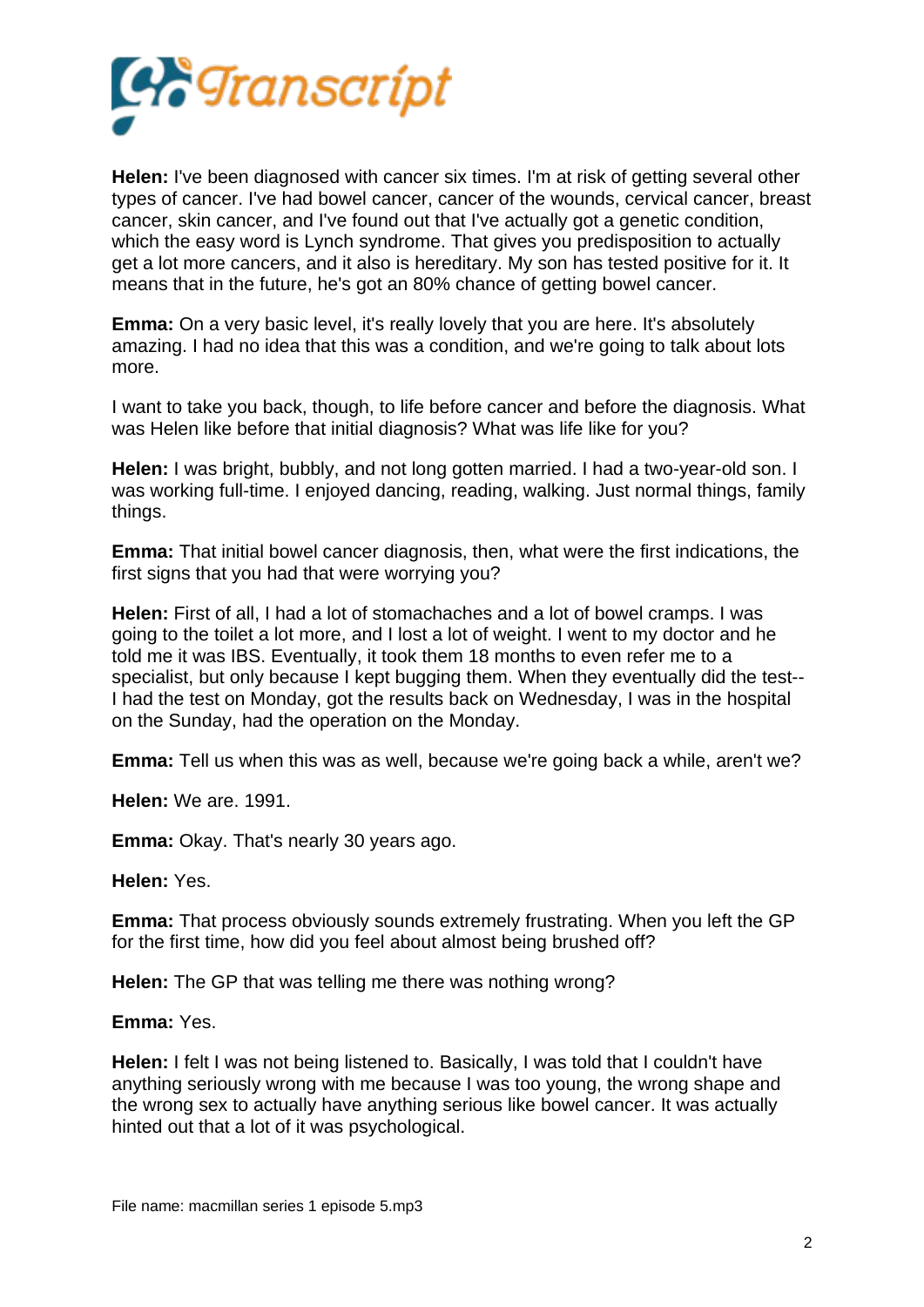

**Emma:** Okay. Now, I know at this point, then you get your diagnosis and you're into a hospital. That must have been a really difficult time for you. I know that home life wasn't particularly happy at that point as well.

**Helen:** That's right. My husband couldn't cope with the idea that I had cancer. We were also not getting on that well. I had a two-year-old son, and at back the of my head, I was just thinking, "How am I going to cope? How is my little boy going to cope if I don't get through this?" I was scared, didn't know what the future was going on, and the doctors weren't telling me anything.

**Emma:** It's amazing how much has changed over the years, isn't it, on this?

**Helen:** I'm glad to say.

**Emma:** Now, this experience of the initial bowel cancer diagnosis, you get over that. At what point then are we into realizing that there's something else, there's an underlying hereditary issue that is prompting all these different cancer diagnoses?

**Helen:** I'd had my breast cancer, cervical cancer-

**Emma:** Oh, Helen, good grief.

**Helen:** -at that time. [laughs]

**Emma:** My gosh.

**Helen:** I had those, and I was saying to my doctors, "There must be something going on here," but they said, "No, no, there's nothing." Then just by chance, my sister started having some problems, and because I had had bowel cancer, she was worried. She wanted to get tested. Genetic testing was in its very, very early days at that time, and the only way that she could get tested was if I was tested. I had to prove that the cancer went back three generations. I had to come up with the death certificates and everything else to prove this-

**Emma:** Oh my goodness me.

**Helen:** -and to prove it was all on one side as well, because that was the way. I had a blood test done, and it took them six months to get the results back.

**Emma:** Waiting all that time must have been excruciating. Was this maybe an answer, an explanation to what was going on that was something that was quite welcomed, almost, that at least you could call it something?

**Helen:** Well, at least somebody was listening, and at least they were explaining to me some reasons why this might be happening. Also, if it was something hereditary, I wanted to make sure that my family and my sisters, and everybody else, because it doesn't just affect me, it would affect my sisters, their children, even my mom because it turned out that my mom had passed it to me.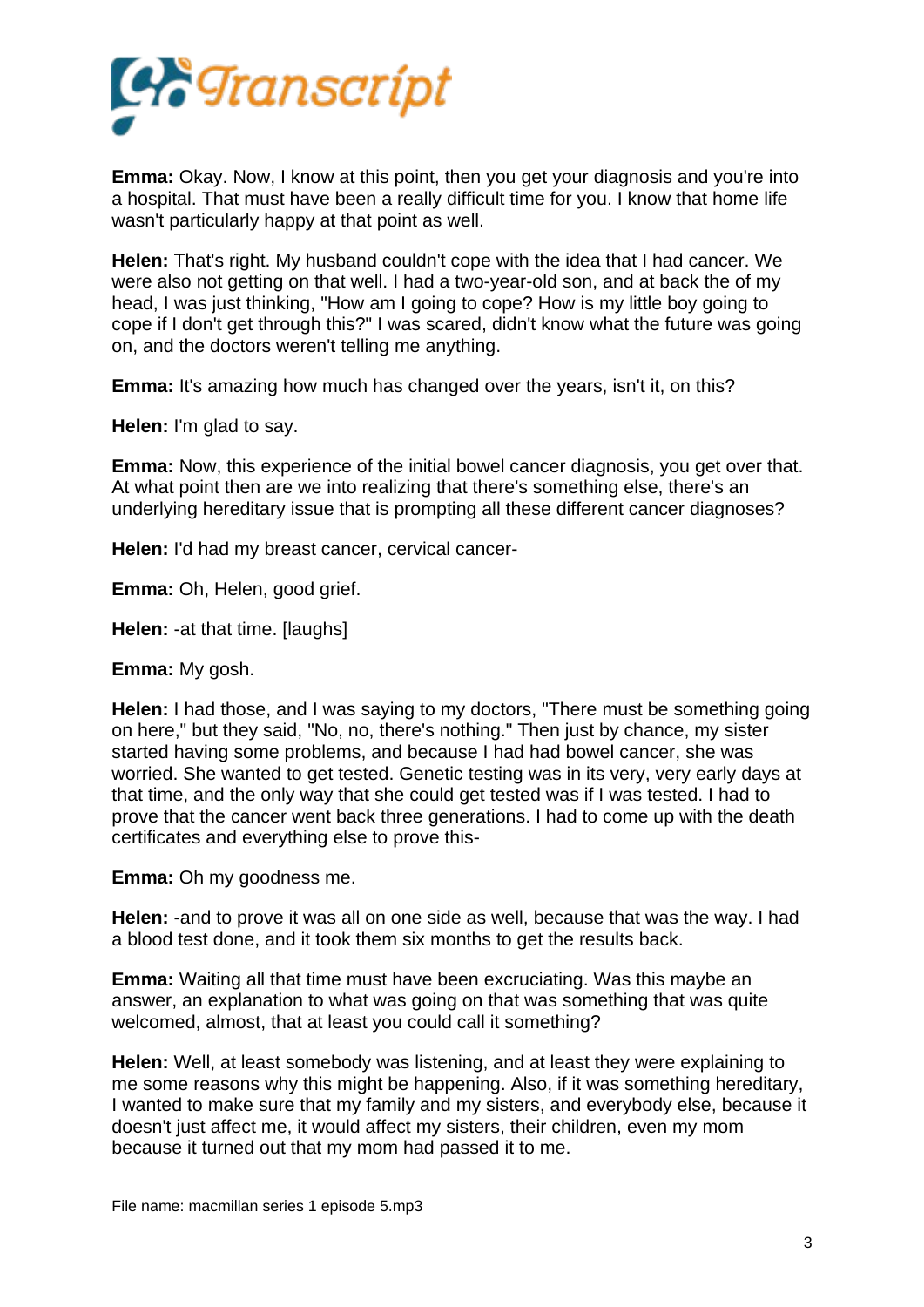

**Emma:** No. I mean, yes, I guess, of course, of course. You get this diagnosis, which is called? One more time.

**Helen:** Lynch syndrome. If you want the real name for it-

**Emma:** Yes, please.

**Helen:** -it's hereditary non-- I've forgotten it. Sorry, it's gone.

[laughter]

**Helen:** HNPCC, Hereditary Non-Polyposis Colorectal Cancer.

**Emma:** Try saying that after a few Sherries on a Friday. [laughs] You've got this diagnosis. Does that then help you process what's happened to you and how you view and how you approach the future?

**Helen:** Knowing that I've got it, no, not really, [laughs] because it doesn't change anything, just makes me realize that I may have passed it on to somebody else. The good side of it is that everybody else in my family can get tested, and so they could get caught a lot quicker, and they wouldn't have to go through everything that I went through to actually get the diagnosis. My son now has annual colonoscopies and gastroscopies. It means that if he gets the teeniest, tiniest little polyp, they will take it away straightaway. The risk is high for him to get bowel cancer, but the chances are he will get caught a lot quicker.

**Emma:** Tell me about the current state of your cancer.

**Helen:** Current state of my cancer, I'm in remission, which is good. I still have chances of getting other types of cancer, but I have actually had all my colon taken away. I now have an ileostomy, so I walk around with a lovely little bag on my side who's lovingly called Donald. [laughs] I won't tell you the reasons why because it might look they don't do well. [laughs]

**Emma:** You should keep that to yourself.

**Helen:** Life's generally good. I get very tired. I do still have times when I wake up in the middle of the night, don't know why I'm feeling frightened or scared. If I do get something wrong with me, I do probably wonder more than other people might do, but generally, I'm fine.

**Emma:** I want to talk to you specifically about work, because I know it was important to you. What were you working at before your first cancer diagnosis?

**Helen:** Before my first cancer diagnosis, I was working for a design company, and I was doing finance. Perhaps most of my career has been in finance.

**Emma:** She's good with numbers. You worked full-time and were progressing, and enjoyed being a working woman.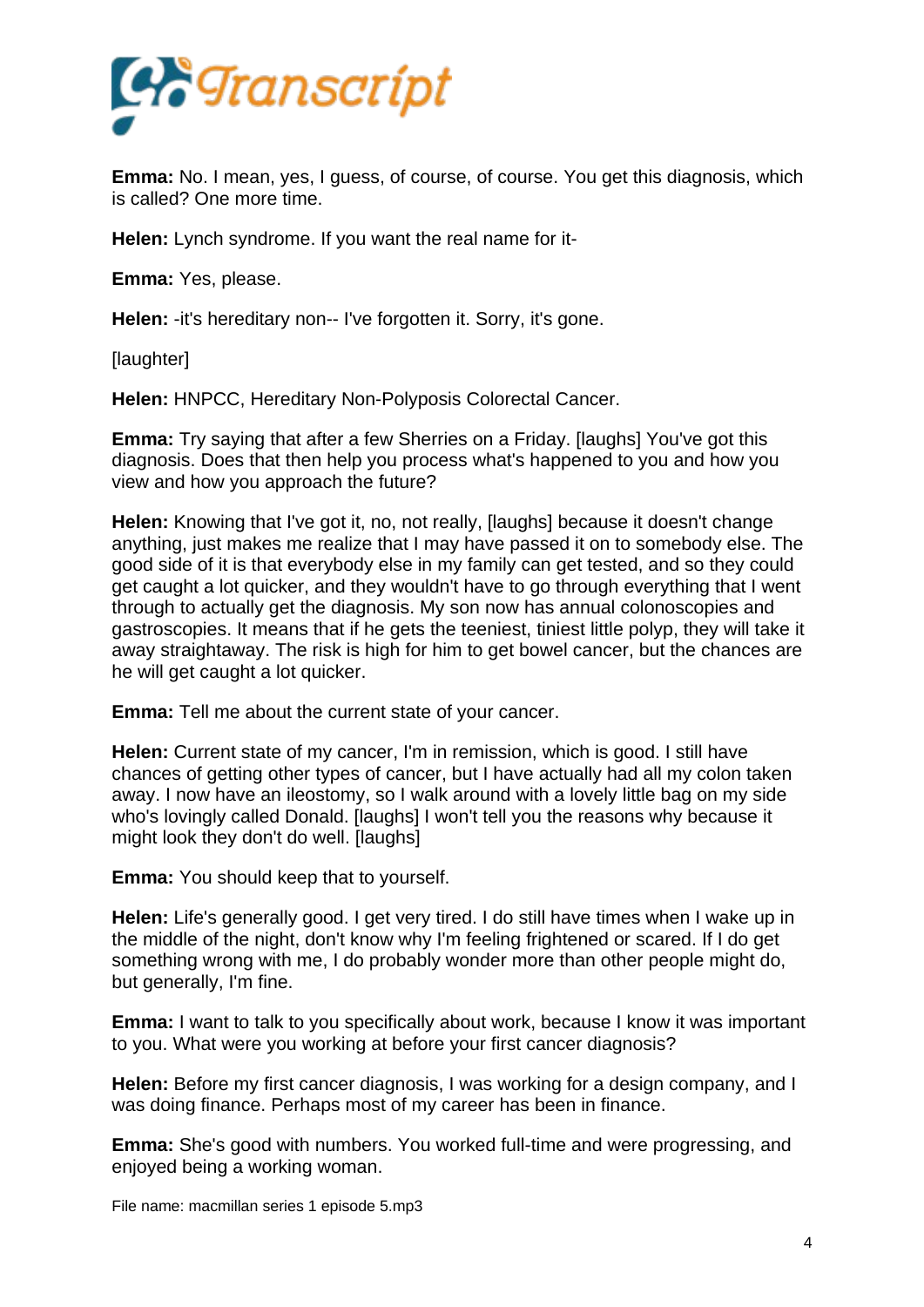

**Helen:** I enjoyed working, and I loved being up in the city. I loved the buzz. I'm not really a stay-at-home person.

**Emma:** We're talking about the early '90s, which is way back now when you've got your first diagnosis. How supportive, initially, were your employers at that point?

**Helen:** Those employers, employers I was with at the time, they were fine. In the office, it was a bit strange because people didn't know what to say, what to do, so some people just ignored the fact that I'd been away and come back. Some people made jokes. Other people--

**Emma:** They made jokes.

**Helen:** Made jokes about me having new handbags and things like that. It was quite strange being back, but I loved being back.

**Emma:** How much time did you take off? You had some surgery, and then you had some treatment for the bowel cancer. How much time, door-to-door, did you have off work, really, at that point?

**Helen:** At that point, probably a couple of months.

**Emma:** At that point, did you negotiate the sick pay thing fairly easily through that company?

**Helen:** That company was fine. They gave me full pay, but unfortunately, I was made redundant from that company. After that, was when the nightmare started.

**Emma:** Tell me about how that did start.

**Helen:** I would apply for a job. Back at that time, there weren't a lot of rules in place to cover things like disabilities and sickness, so employees could more or less do what they wanted. I'd apply for a job. I would get through. I was always pretty good at getting through to second interviews. Then they would start talking about health. They would ask me about my health, they'd ask my sick days off. As soon as you mentioned you had cancer, you suddenly found that you didn't get any further. It would stop.

**Emma:** Really?

**Helen:** Yes.

**Emma:** Did that happen on several occasions, not getting through to the next stage?

**Helen:** On many, many, many occasions. I actually had one contract, I'd actually signed the contract. This was after I had my WHIM cancer. They sent me the contract. I was due to start. I filled in the medical form, sent it in, then all of a sudden, the job disappeared. Apparently, they'd restructured and they didn't need me anymore.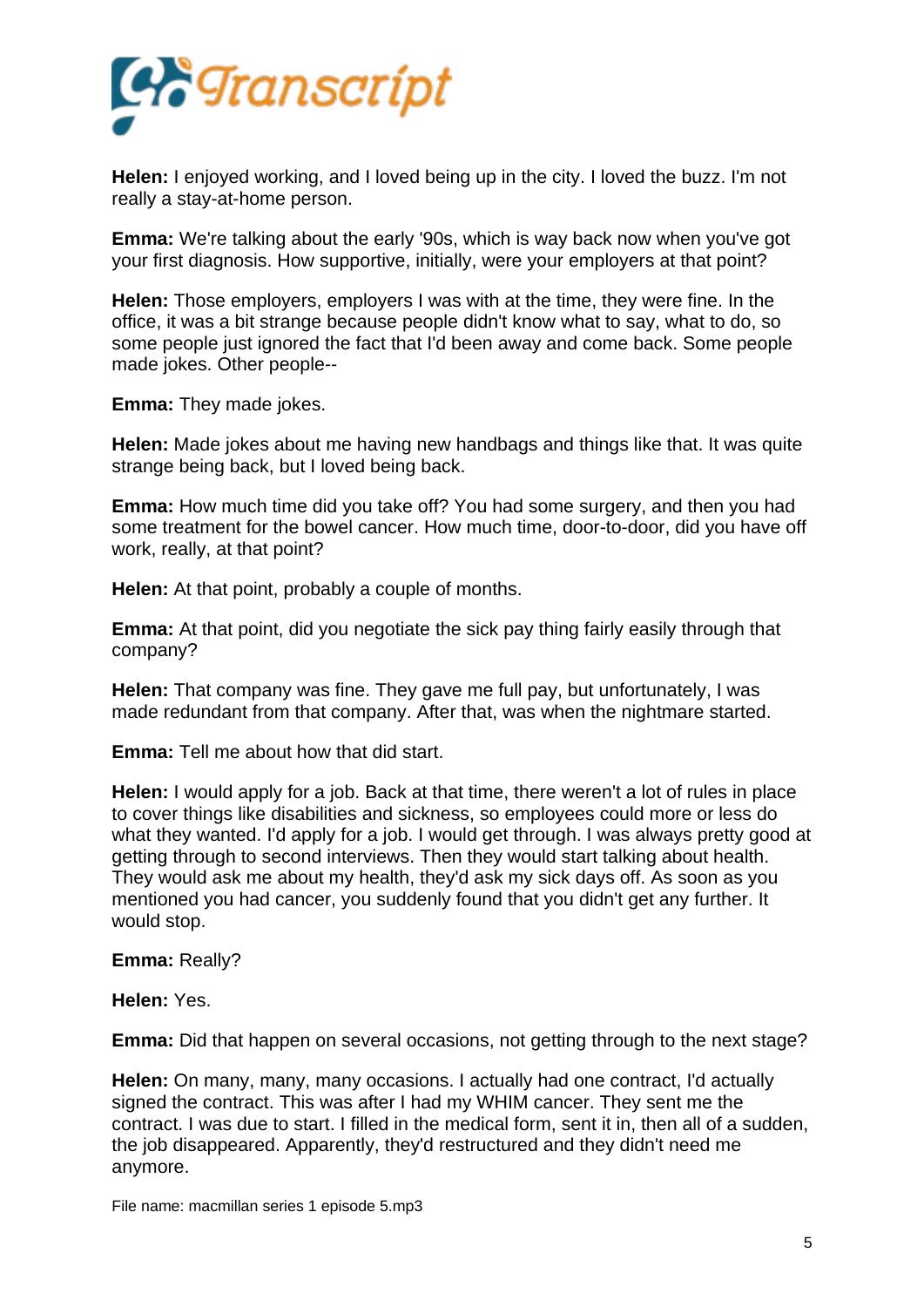

**Emma:** That must make you feel terribly sad and frustrated.

**Helen:** It made me feel very depressed. One of the big things about cancer is that you don't have a lot of control, and you feel a bit useless. Sometimes you feel that you're not the same person, you're not normal. To get back to work is one of the very important stages of getting back to as normal as you can be. To be told time and time again, that you can't have a job, makes you feel worthless.

**Emma:** You did get a job, eventually.

**Helen:** I got a job with a nice company, being Canary Wharf, nice people. That lasted a week.

**Emma:** I'm dumbfounded. What do you mean that lasted a week?

**Helen:** I started with them, started doing the job. After about four days, they called me in and they asked me if I had any problems. I said, "No, not really. I'm fit and well." They said, "We've noticed that you go to the toilet a lot, and we've been timing you and you spend about 10 minutes a time in there. We really can't be dealing with this. I'm sorry, you'll have to go."

**Emma:** Helen, at this point, man, how are you negotiating these tricky conversations with employers? At this point, are you more aware of your rights as an employee at all?

**Helen:** At that time, the rights weren't very much in place. It was quite difficult, but at the time, you've already been through a long struggle. I'm quite lucky because I'm quite open, I'm quite extrovert, and I will stand up for myself, but there are a lot of people out there who don't. I found the conversations very frustrating, but I was quite optimistic that I find something else.

**Emma:** Spool forward a decade, and where are you now? 10 years later, you are working and there are multiple diagnoses that you've experienced already. What was the situation at work at that point then?

**Helen:** I then eventually re-looked back about 10 years ago. I got a job in a company. I did very well in that company. I started off as the finance manager, ended up as the finance director. During that time, my bowel cancer came back. I had several bouts in hospital. The night before I went in to have surgery, my boss said to me, "I think we'll have to get somebody else in." I said, "Hang on a minute. I've been here for three or four years. You can't just do that." I ended up, so that he wouldn't get somebody in to replace me, I was working in hospital, two days after my surgery, I was doing payroll from my hospital bed.

**Emma:** What are the conversations that you have at that point? Was there verbal pressure at the time to come back to work?

**Helen:** Yes. Before I even got in, I was asked how long I'd be off. I said, "I don't know. Officially, probably about six weeks, maybe two months." He said that he was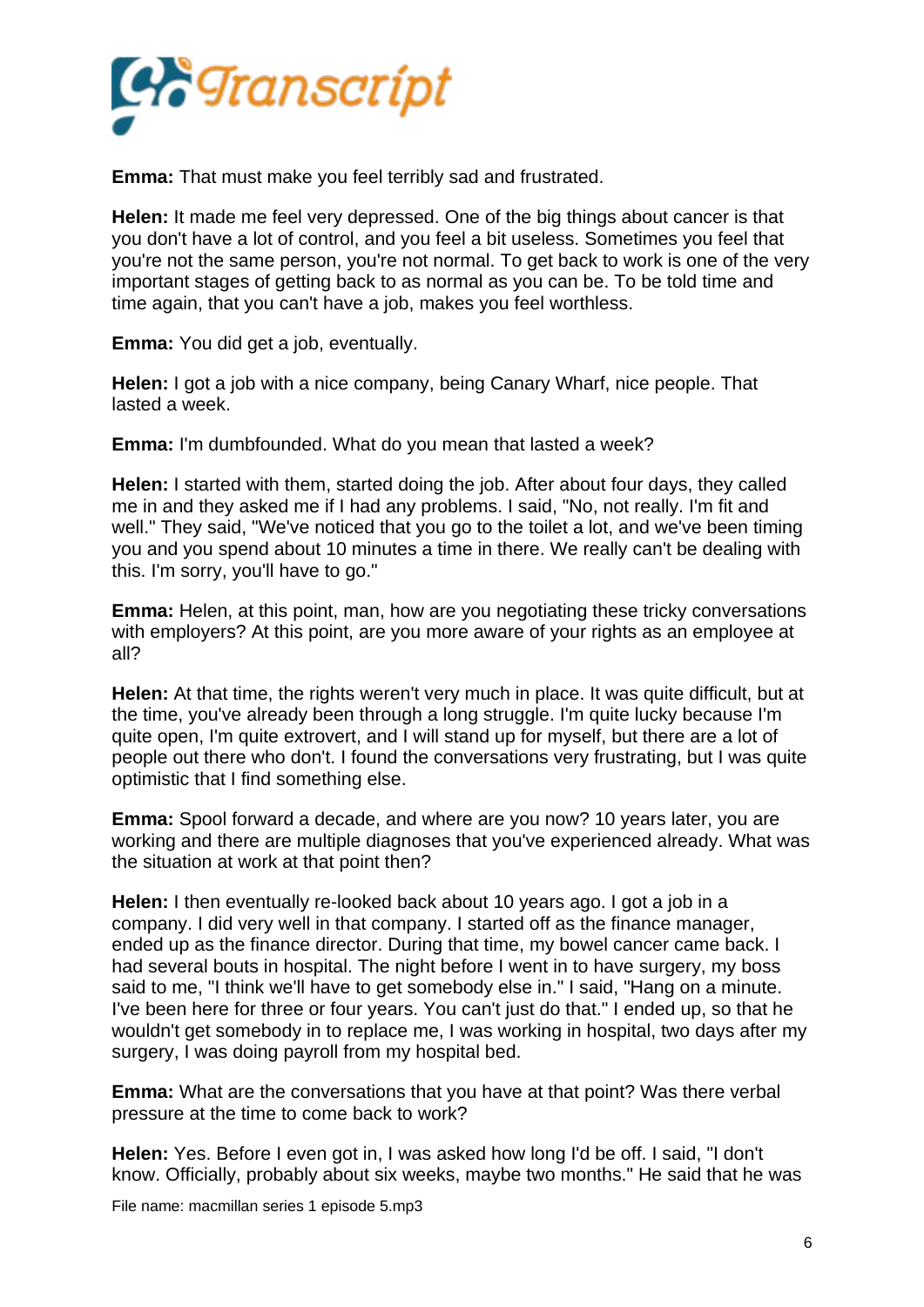

going to be very supportive. Very supportive, but couldn't do without me all that time. Could I work at home?

**Emma:** You have your certificate saying you are unfit for work, but the expectations to work seem to have been quite high.

**Helen:** I came out of hospital, and I was working straight away from the moment I got out of hospital. In hospital, they actually confiscated my laptop.

**Emma:** I should think so. Goodness gracious me. It's interesting, though, because you're obviously a bright, hard-working woman, and I'm sure you had a great sense of duty to work, which a lot of people do. Is that being taken advantage of a little bit here in this situation? It feels like people know you enjoyed your work.

**Helen:** Yes. People can see that you are sick. I think at the back of their minds, they know that maybe you'll find it a bit hard to get another job. I think they do tend to play on it a bit because what they say is, "We pressurize her a little bit, she'll do some work because she'll be worried she's going to lose her job."

**Emma:** Obviously having time off work and then being out of work must have had a financial impact on your life. How have you managed?

**Helen:** With great difficulty. I got into arrears with my mortgage. I had to go on to benefits, which I hadn't done before. I had to take loans from friends and families. I have walked around a supermarket with a calculator to make sure that I didn't go overspending. I phoned my bank, they weren't very helpful. That's where people like Macmillan come in, because they do campaigns, and I got involved in a campaign to help try and get the banks to set up specialists people, because they have people on the phone, they don't know how to talk to people.

If your best friend got cancer, you'd find it difficult speaking to them about it. Somebody at the end of the phone doesn't know how to do that. Campaigns to help getting people to specialize operators to put you in touch with. I was top of my bank, and there was nothing they could do. The person at the end of the phone, I was saying to them, "I got cancer, I need help." They were saying, "Yes, but you'd have to go into mortgage arrears and then they'll do this and then they'll do that."

**Emma:** They were not listening.

**Helen:** I'm saying, "I can't do that. I've got a young son, I've got this." Nobody listened at the time. It has got better, I must say.

**Emma:** You mentioned Macmillan, obviously, were there other avenues that you pursued to find financial advice, or did you very much feel there wasn't a lot out there at the time.

**Helen:** There wasn't a lot out there. My main backup through the whole thing right from the start has been Macmillan, because they got websites and they have helplines. They give a lot of information about financial stuff and what to do. They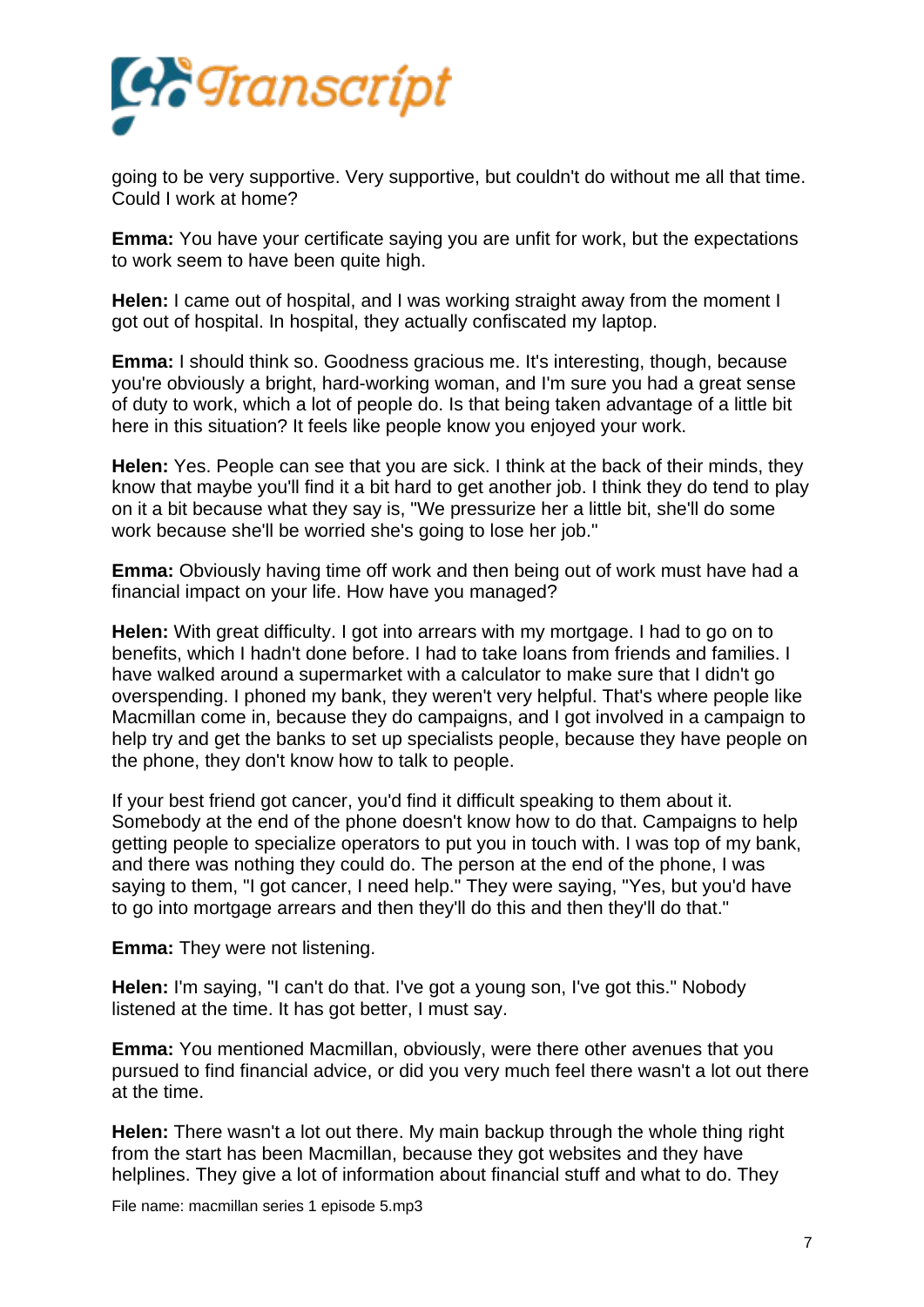

were the people that really helped me with the work issues. They put me in touch with, I have a contact there called Allison, who helps me in a lot of stuff. When I told her I was having all these problems at work, she said, "Give them this." She gave me a copy of the Disability Act. I popped it on my boss' desk.

After that, generally, he started to perk up a bit and started to take a bit more notice. I would say to anybody out there who's having problems, first and foremost, be honest with your bank, and be honest and open with your employer. Have conversations with them. If they don't listen, drop the Disability Act in front of them.

**Emma:** Phone Allison.

**Helen:** Phone Allison. Yes, she'll help you.

**Emma:** You have a new job, don't you?

**Helen:** I have a wonderful new job.

**Emma:** Tell us about the job.

**Helen:** My new job is, I've done finance all my years, and I decided that-- my last job, I was managed out because I had been off too much, so we came to a settlement. I left, I took three months off, and then a friend said there was a job going as a finance test analyst. I thought, no, I can't do IT, but then I thought, hang on a minute. There's lots of things that I've never done before that I can try and do, so I decided I give it a go.

Now I'm working in an office where they take sickness and disability very seriously. They have wonderful sick pay and everything. The most exciting thing for me when I started, and this is going to sound really, really stupid to anybody who doesn't have a stoma bag, is that they have a disabled toilet.

**Emma:** Doesn't sound stupid at all.

**Helen:** They do, they care. First time because **[unintelligible 00:19:51]** does have a habit of leaking sometimes, so the first time that happened, bear in mind I had only been there a month, six weeks, they sent me home. I said, "No, no, no. I can change it." "No, no, no, go home." Because it's obviously a bit traumatic. They sent me home. If I phone up and say, "I'm really tired," they say, "Okay, work at home." They are brilliant.

**Emma:** It can be done. I'm so pleased. It's overdue that you've been treated well at work. Now, I did want to talk to you as well, because when you met your second husband, look at the big smile on your face, you decided to convert to Islam. Has that helped you?

**Helen:** It has. It's given me a lot of strength and a lot of comfort, and I feel like I've found myself.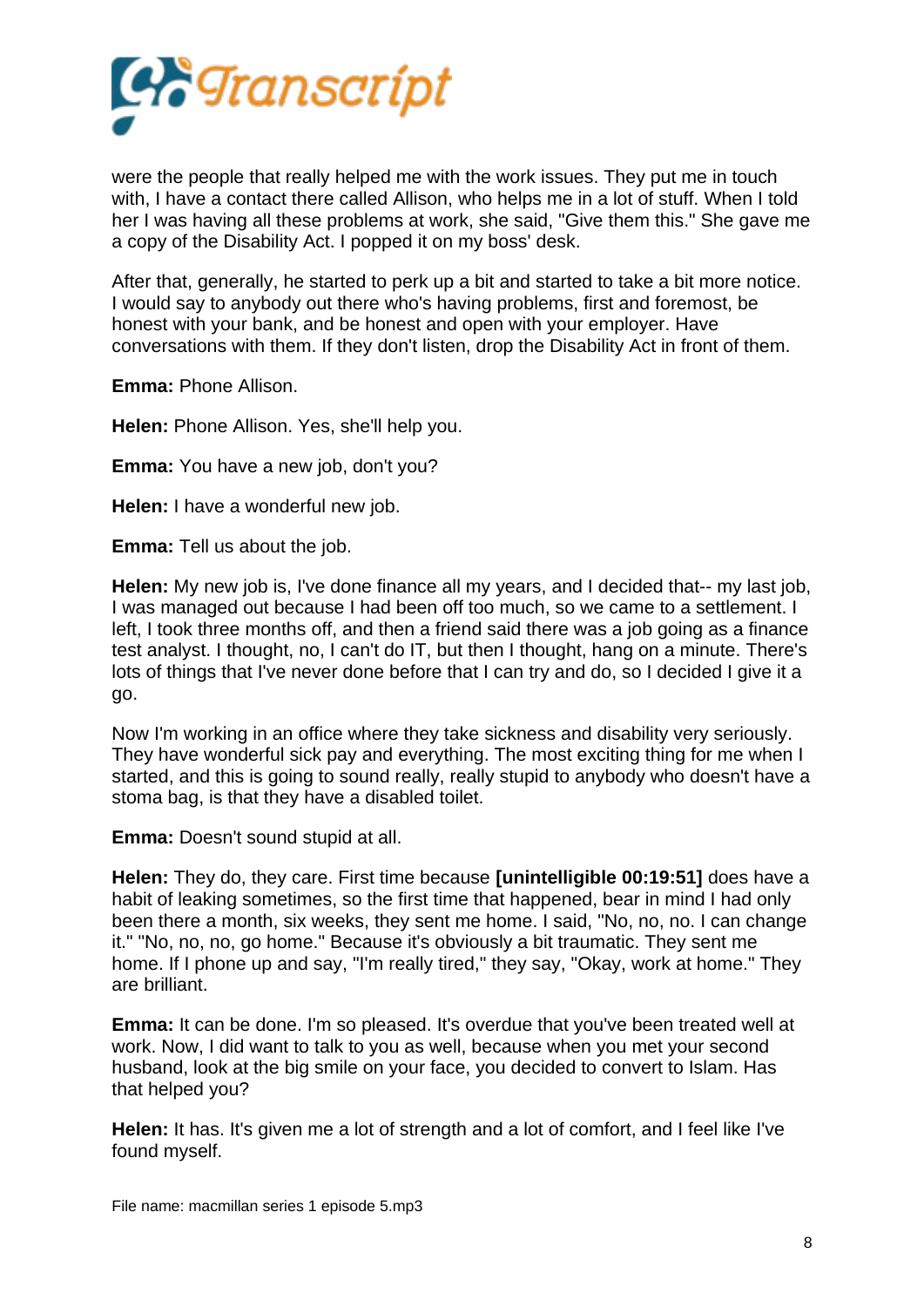

**Emma:** An interesting question I think is, how have you found cancer is discussed in the Muslim community?

**Helen:** Generally, it's not. Some of it is culture, which isn't necessarily to do with Islam, but there are a lot of myths and cultural issues with women going to see male doctors, with husbands. They don't want to tell their husbands because they're embarrassed. Some people think that they have got cancer because they're being punished. There's an awful lot of work to do.

## **Emma:** It's tricky.

**Helen:** There's an awful, awful lot of work to do there. I had a friend at my local mosque who eventually spoke to me and told me that she was worried because she had a lump in her breast. It turned out that she had stage four breast cancer. She'd had that lump for over six months.

## **Emma:** Goodness me.

**Helen:** She didn't go because the doctor was male. I did explain to her, "You can ask to see a female doctor. Ask them to send you to a female consultant if you're that worried." I did also explain to her that she could have somebody with her because it's all about showing yourself off to other people. There are still ways to get around that, but we do need to set up more support groups. We need there to be more help. I'm sure it's not just in the Muslim community. We're probably talking about in Hindu and Sikh, everywhere. Different cultures.

**Emma:** The ripple effect of your experience and your cancer story is going to have a far-reaching effect, I think, isn't it? It must be very nice for some of those women to have another woman to come and talk to who has had some experience as well. It must be really nice for that lady to have come to you and said, "I've got this and I'm worried about that." That must make you feel good.

**Helen:** It does make me feel good. I try to do as much as I can, even talking today, because I feel that a lot of people, they sit there in silence. They're worried about it. They don't want to talk to their family because they don't want to put their problems on the family because they know their family is going to be worried anyway. They feel embarrassed about talking about stuff to people that they don't know, or to family and friends.

I've had friends who have actually crossed the street so they don't have to talk to me, and it's not because they don't love me and they don't like me. It's just, they didn't know what to say. I think that we need to get more help from training GPs to be a bit more understanding. We need there to be better facilities at hospitals so people don't have to spend loads of money on parking, and we need to be able to diagnose more quick. There's so much more to do.

**Emma:** I wanted to ask you as well, that your cancer experience is so unique because it spans almost 30 years. You must have seen improvements in the workplace in that time that make you feel encouraged.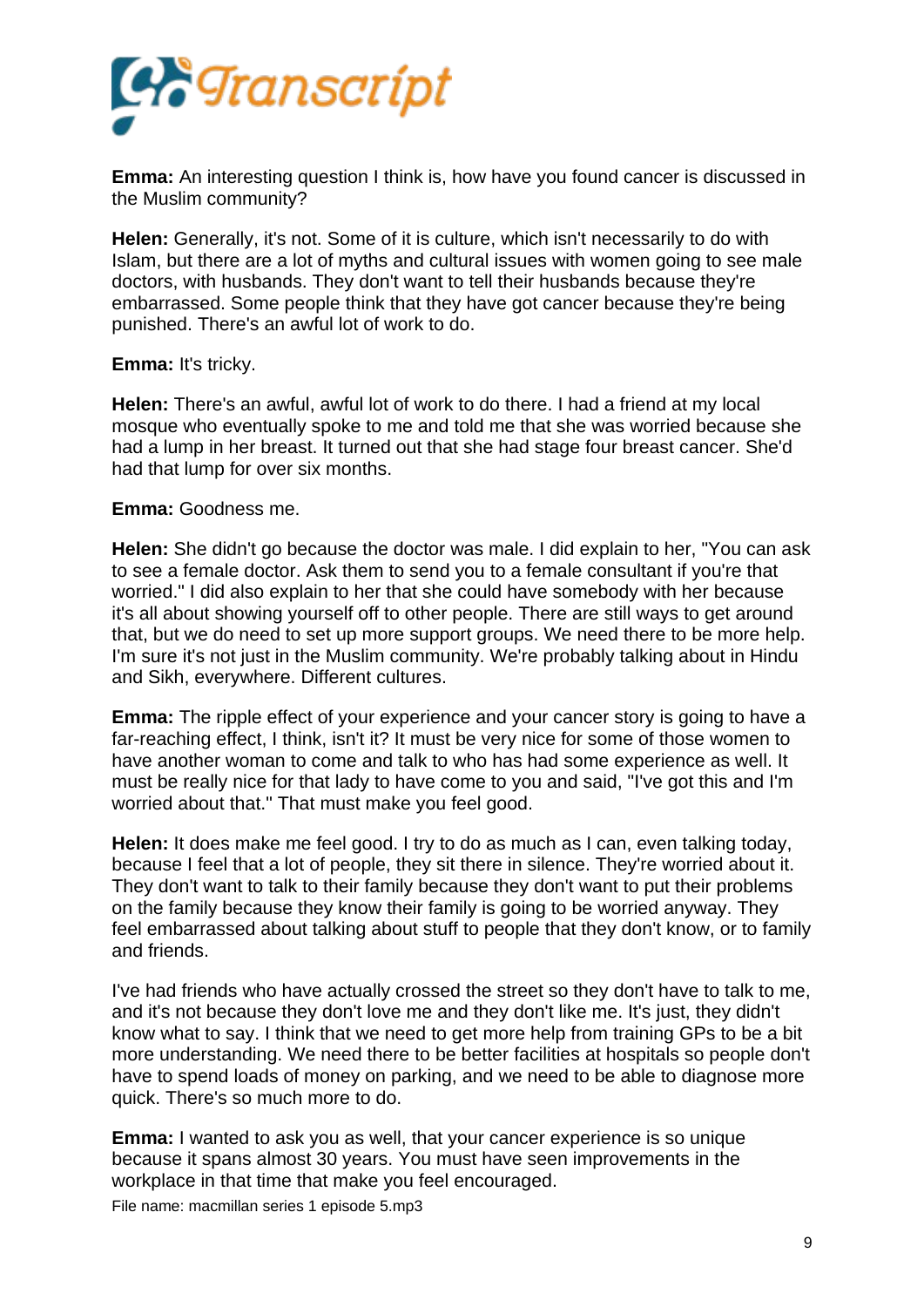

**Helen:** I have. I've seen attitudes towards people with cancer changing, more facilities are available. I just said you getting more disabled toilets, you getting more rants. You're getting people being more understanding. I think people are more open to talking about stuff now. Years back, the big C was something you didn't speak about. You shoved it under the carpet. Whereas I think now, people are realizing it's not necessarily a death sentence.

Managers are more able to talk to people. I think there's been more training going on in the background so people know how to deal with people more. I think generally, people are more aware, so even your colleagues now are more aware of what's going on. You still find that some of the cancers don't want to talk about. That's why I have Donald rather than calling it stone. That makes it easier to talk about. Generally, it's much easier to work now.

**Emma:** We've only known each other for a very short period of time, but used to write me as a generally chipper type of last. I know that you are encouraged by all the changes that you've experienced, but it has been a battle, clearly, for you. Does that leave you bitter and angry, or how have you coped with not just the cancer and not just the multiple diagnosis, but the trauma at work and what you've been through? How do you manage that emotionally?

**Helen:** I try to think about the good stuff I've got going on, and I try and be positive. Every day they are finding new cures, new ways of dealing, new treatments. When I look at how things were back in 1991, and I see how they are now, that gives me great hope for the future because things have changed so much in that 30 years. How much more can they change in the next 30 years?

**Emma:** We have, obviously, there are lots of people listening that may be in a similar situation at work and struggling with how to start these conversations and negotiate the landscape of employment. When you have a cancer diagnosis, what is your top tip? What's your advice to somebody who is going through something like that?

**Helen:** Find somebody to talk to. They will tell you what your rights are. Then be as open with your employer as you can be. Have an open and frank discussion with them so that they don't have any false expectations, so they know what they have to do. Speak to your colleagues to make sure that they understand as well.

Most of all, make sure you tell your employer that if you've been through cancer, you've been through chemotherapy, you've been through radiotherapy, if you get a cold, you're not likely to stay off, you're more likely to be at work. You're more likely to stay there, work hard. Not because you think you might get the sack, but because you need to, and because you want to, and that's the biggest thing.

**Emma:** Helen, thank you ever so much. It's just been a delight to speak to you. I can only imagine what you've been through, and to come out the other end with a smile on your face is quite something. Thank you so much for your time.

Macmillan professional, Dany Bell, is with me as usual.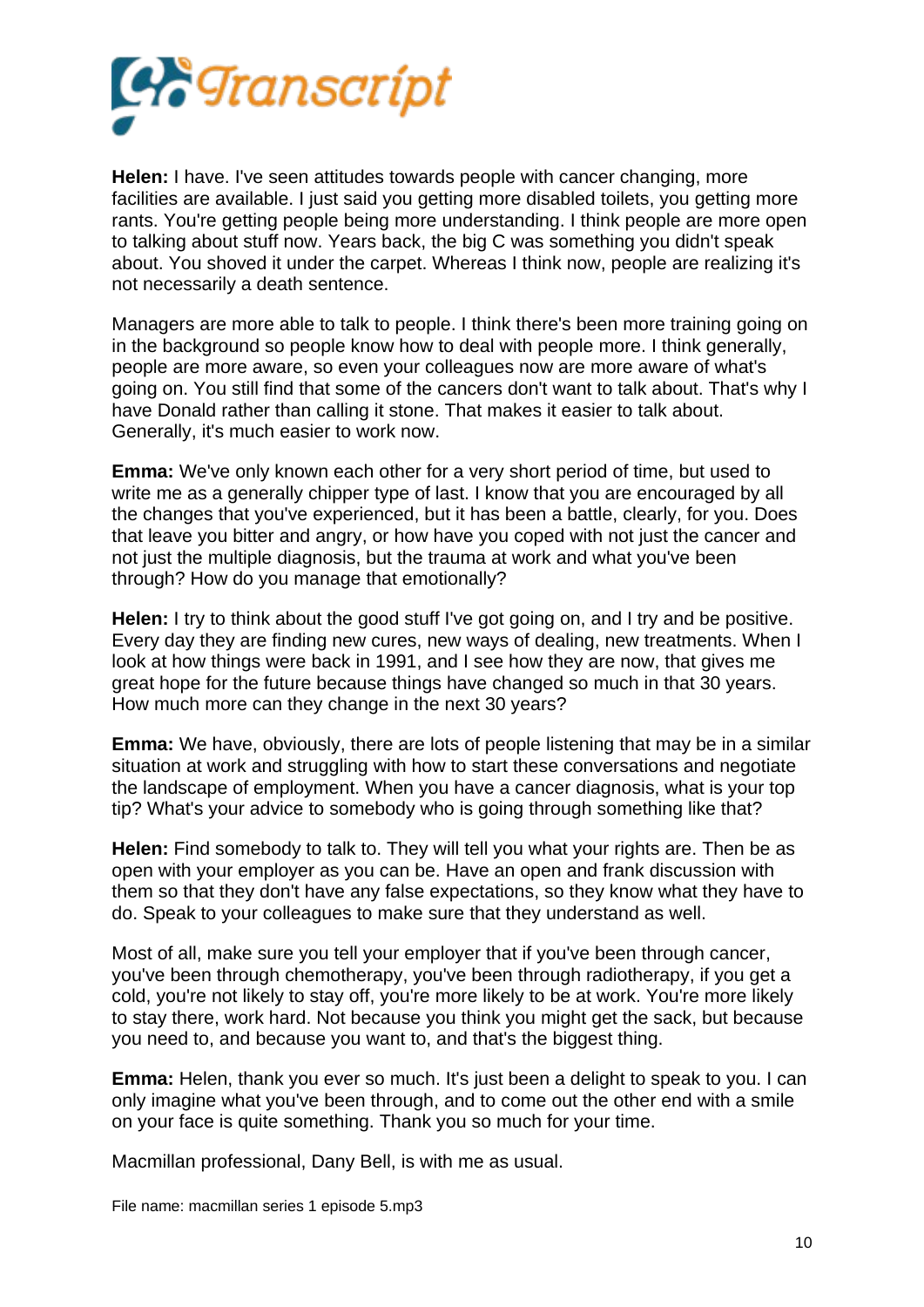

Dany, hello, lovely to see you again. We are also joined, however, by Liz Egan, Macmillan's work and cancer expert. Liz, fantastic to have you with us. Welcome.

**Liz:** Great to be here. Thank you.

**Emma:** Now, you've both been listening to fantastic, fabulous Helen. Dany, what do you make of her story?

**Dany:** What an amazing lady, and actually we so need people to be open and frank about the challenges that they've had, particularly around work, but also all their other experiences so that we can help other people.

**Emma:** We talked to Helen primarily about work, Liz, and what was so amazing to hear from her as well, is that affirmation that going back to work and being employed is so important, not just to you financially, but also to you emotionally. It can really turn your whole work landscape upside down, can't it?

**Liz:** Absolutely. It can totally do that. I suppose what I'd like to emphasize is that it's not the same experience for everyone. It's very dependent on the type of cancer you have, the sort of job you have, and all also how supportive your employer is, and how supportive your line manager is going to be in terms of your experience. Some people have a very easy journey, and then some people have much more difficult experiences, and it's just going to be different for everyone. I think we have to realize that and understand that.

**Emma:** Dany, particularly when we've been speaking, and I didn't think I would be, but I've been very surprised about how different everybody's story is because not everybody has six months off for chemotherapy. It's just not that straightforward, is it?

**Dany:** No, absolutely not. As Liz says, there are lots of different types of cancer, and they're all very different. They all have a different impact on you, and that's the difference.

**Emma:** At the beginning, then, when you are going to start negotiating this tricky time with your employer, how should someone begin to approach their place of work?

**Liz:** Well, I think talking about your diagnosis is the first step to actually having a conversation with your employer about your cancer and how you're going to be managed in the workplace. Most people actually find that their employers are very, very supportive, particularly when they're going through treatment, but they worry a lot that if telling their employer, they might have a negative reaction. They're worried that maybe they would be made redundant, or that they might lose their job.

Actually, there are laws that they're in place to protect you if you have a cancer diagnosis, and actually, it's important that you're open with your employer and tell them about your cancer so that they're there to be able to support you.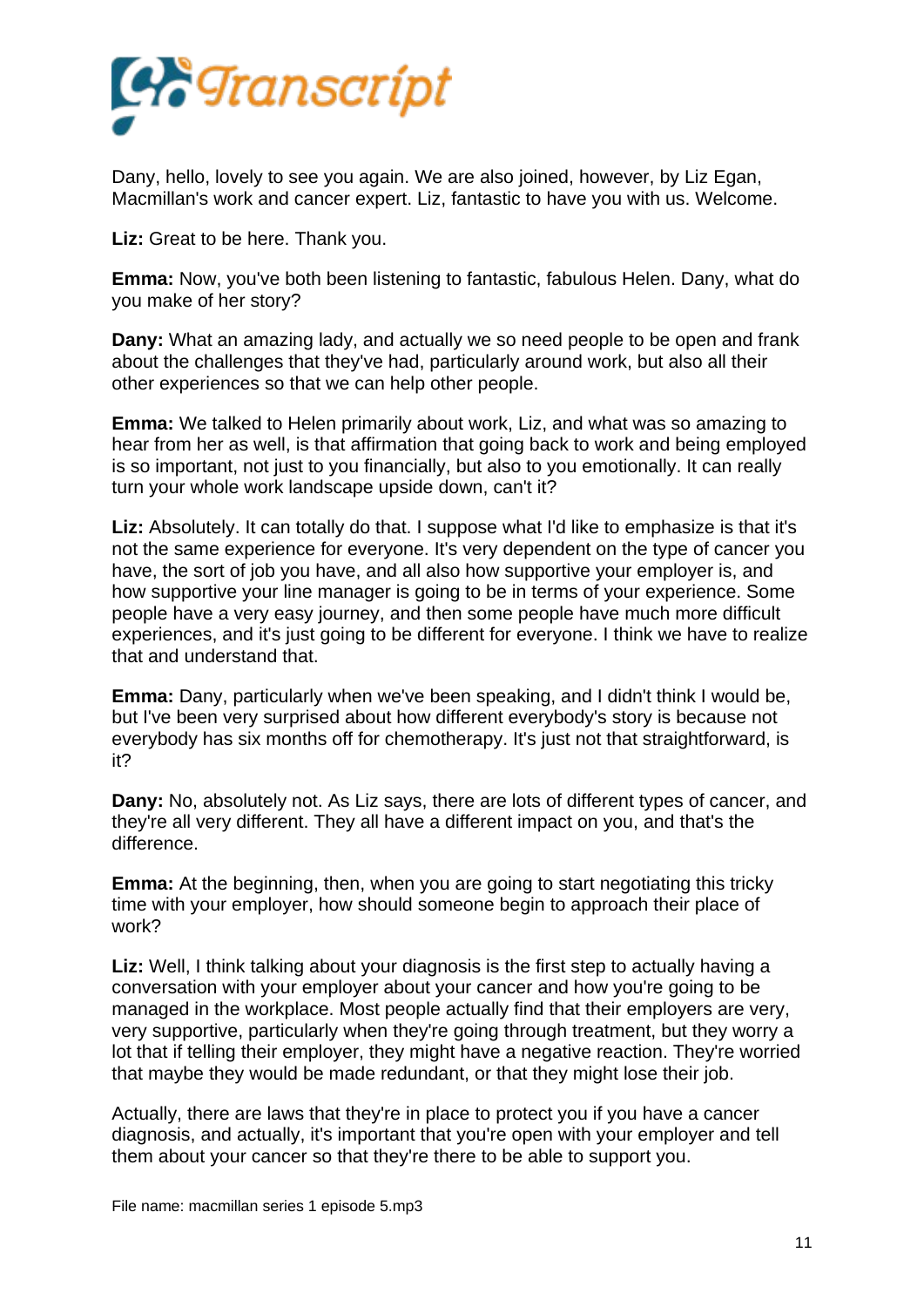

**Emma:** When you say employer, is this walking into on a Monday morning and saying, "Can I speak to my line manager or the CEO," or is this an HR thing? Literally, from the moment, who is the first person, in your opinion, is the best place to go if you can?

**Liz:** Your line manager is the most important person to you, absolutely, or your supervisor. They're the person that you're going to have to talk to throughout your cancer journey, through your treatment, when you go back to work. They're the first point of contact for you. It's really good. If you have a good relationship with your line manager, it can make such a difference to your whole journey. Absolutely such a difference. I would say, talk to your line manager as your first port of call.

However, if you don't have a good relationship with your line manager, then try to speak to somebody else in the business. Maybe somebody in the HR department, if you have a HR department, and if you're worried about having that conversation, you can actually bring somebody in with you into that first conversation with your line manager so that you can get support, and it could be a colleague at work, for example, and that's really quite important.

Also if you belong to a union, sometimes it's good to bring a union rep in, but you don't necessarily want to do that unless you're feeling really uncomfortable in having that initial conversation. I think in terms of thinking about preparing for that conversation, the first thing I would do, if I was in that situation, is I'd try to find it out as much as possible in advance of the meeting about your diagnosis, thinking about what time off you might need from work, ask your oncologist, ask your clinical team, find that information out, and then what is a good tip is actually to actually write down exactly what you want to say to your employer before you go in, and then that will guide your conversation, and think about things like, do I want this information to be confidential? Do I want to tell my boss to tell my colleagues about my diagnosis? What time off would I like to request? What would help me maybe if I want to work through my treatment to stay in my job? Things like, if I'm good to be off work for treatment, how are we going to stay in touch? How often should we do it by phone, by email, face to face? If you're in the middle of treatment, you're feeling very sick, you might not want to appreciate a phone call from your line manager. Knowing all of that's really important.

Then also asking about things like, what are my sick pay entitlements? What are the policies? Are there any good schemes at work to support me? A lot of places of employment have employee assistance programs, which offer counseling. There might be some good services that your employer has that you might not know about. Do you ask as many questions as you can, get as much information as you can, but be prepared, and be prepared for that conversation, and take some notes if you want to. If your employer takes notes, you can ask for notes of that conversation. All these things, all this advice is available on our website. If you don't catch it all now, just Google Macmillan and work, and you'll get all this good, good information and advice there.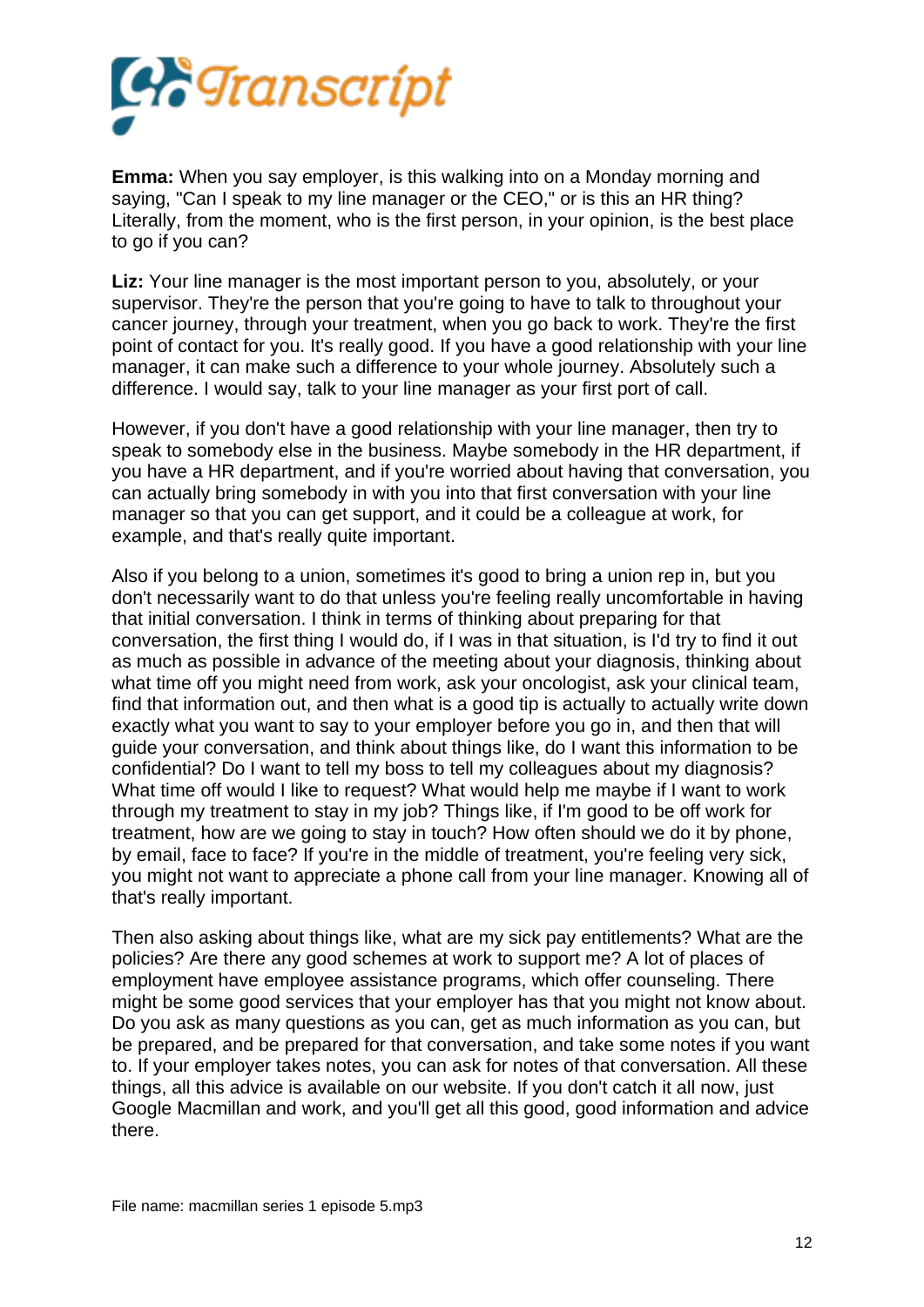

**Emma:** For anybody that is just getting a diagnosis, who's at work, however, the basic premises, you are entitled to some sick pay.

**Liz:** Well, sick pay depends very much on your contract of employment. I would say, ask your line manager about sick pay. That's really important, because there's two types of sick pay. There's statutory sick pay, which is a minimum amount that you can get for up to 28 weeks, and most people who have contracts of employment can get statutory sick pay, which will be paid by your employer. On top of that, you may have occupational or a company sick pay. Some of those policies can be very generous. Some employers can pay full pay for a period of time, and half pay for another period of time. If you work in the public sector, for example, it's very, very generous sick pay.

I would say, talk to your line manager, find out what your entitlements are. If you're any way worried and concerned with what they respond to you, just call the Macmillan support line as well. We've got some really good work support advisors and financial guides, welfare rights advisors who can give you some very good advice around issues like pay.

**Emma:** For someone like me, who's sitting here as a self-employed person, is there some advice that Macmillan have as well?

**Liz:** Well, if you're self-employed, or you run a small business, it's really difficult because what you're doing is you're juggling your own cancer diagnosis as an employee of that business, and you're also juggling the business itself, and that's a real struggle. However, we have some very good advice on our website, and also our helpline advisors will also give you some advice on finance and how to think about your finances as you move along through a diagnosis. I suggest check the website, call our advisors if you're self-employed or you run a small business.

**Emma:** Dany, one of the things that Liz has just mentioned, is going to that meeting armed with lots of information about your likely treatment program. Who dictates how much time you might have to ask for off work? Is that your oncologist? Is that how you feel personally? Is it what you're allowed to take for as an employer?

**Dany:** It's a combination, really, because there are some types of treatment and some chemotherapy regimes where you might be more at risk for a period of time if you are in an open office environment. It's important to understand if there are any risks, a period of time through your treatment. Some people don't know how they're going to feel when they have their treatment, and they're much more tired than they think, but actually if you have that open conversation with your employer, once you know what type of treatment you're having, and you've been able to ask the specialists what are the likely impacts of treatment, then you can absorb that and think, okay, actually if I just travel into work two days a week instead of five days a week, and I have the ability to work at home, I might be able to manage it, or maybe I can do some part-time hours. I think that's a very individual thing.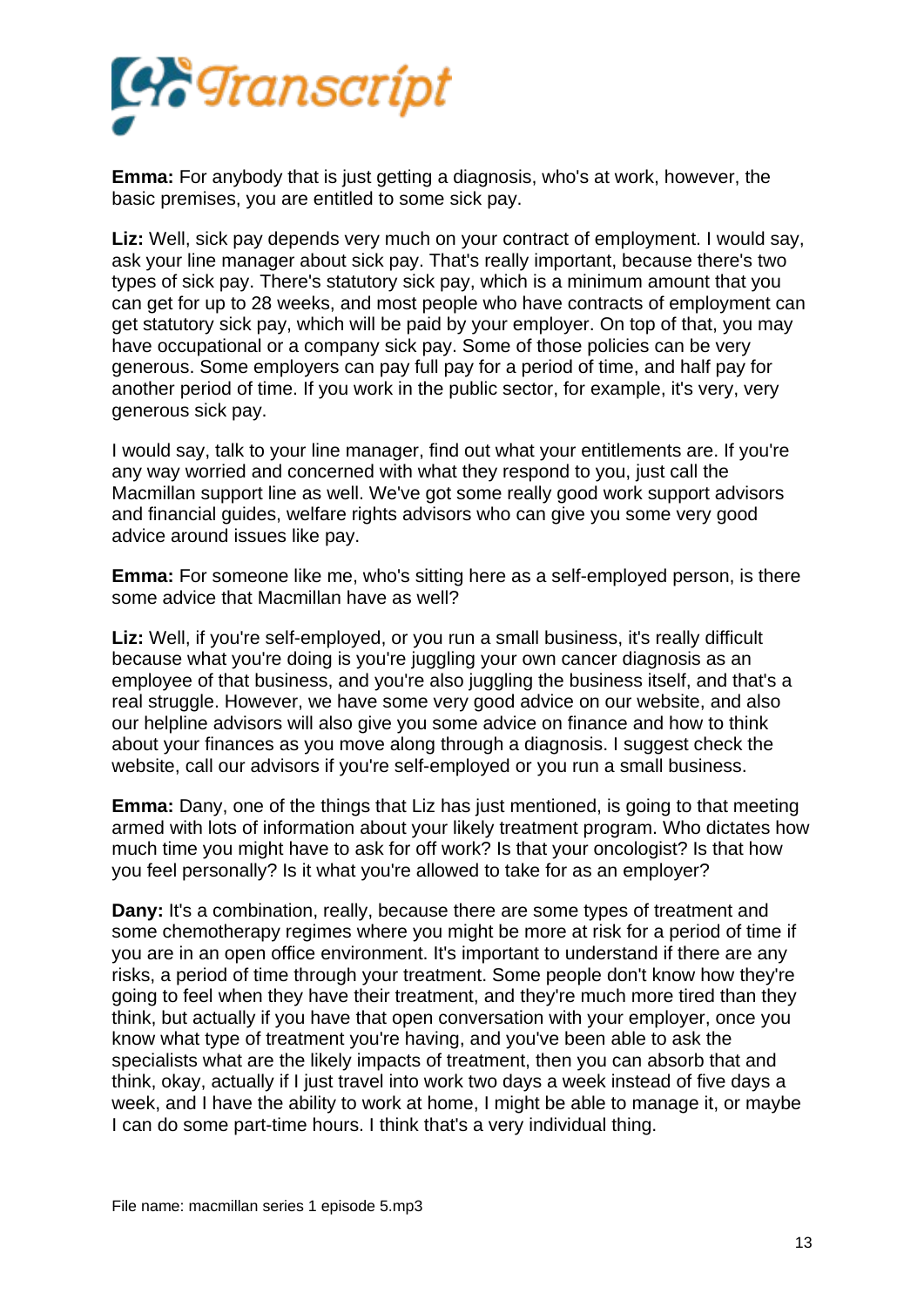

As Liz says, once you've got the information about the type of treatment, the potential impacts of that treatment, then you can make some choices and have some open conversations with your employer.

**Emma:** Yes, Liz, because it seems like the encouraging thing is that this is not one meeting where it's black and white and it's an on-going conversation.

**Liz:** Yes. Because I think the time off that you might need at the beginning when you're just diagnosed, and you're just going back through treatment, it's going to be very different from when you've finished your treatment and it's time to go back to work. Actually, I think probably earlier on it's clearer what time off you might need because hospital appointments dictate that, really. I think the trick bit is when your treatment finishes and you're in that recovery stage, and whilst, like Dany said, your oncologist, your clinical team can give you some indication of how you might feel over a period of time.

What's really, really hard is to know exactly what's going to happen, and actually how much time off you might need, and how you would phase your return to work, for example. One thing that you can do is make sure that you talk to your oncologist, try and get some sense of that, and then talk to your GP about issuing you with a footnote. Footnote is really quite important because on the footnote, your GP can actually say, suggest adjustments that you might have for a period of time, like a phase return to work.

**Emma:** That can start with your GP as a conversation there.

Liz: It can start with your GP. They are not experts on the workplace, obviously, but they can listen to you and try and understand your needs, and ask you what has your oncologist told you. Then when you go to talk to your line manager, you can have your footnote with you, and have that as the basis of your discussion with your line manager.

Now, some workplace, they will have an occupational health department, and your line manager may request that you have an occupational health assessment to understand your fitness to work. That is also a fitness statement that could also form part of your conversation with your line manager.

**Emma:** This is fantastic, when you have a good relationship with your line manager. In the unfortunate event that you might not and things aren't going to plan, and you are experiencing some resistance, where's the first place, and what are the first things you suggest you do?

**Liz:** Well, I think, first of all, as Helen mentioned earlier, you have rights at work when you have a cancer diagnosis, and there are two aspects. Across the UK, there is legislation in place, equality legislation in place that protects you from being treated less favorably because you have cancer from other people, let's say, in the workplace. It also puts a requirement on the employer and your line manager to make what we call reasonable adjustments, to support you, to say, stay in your job.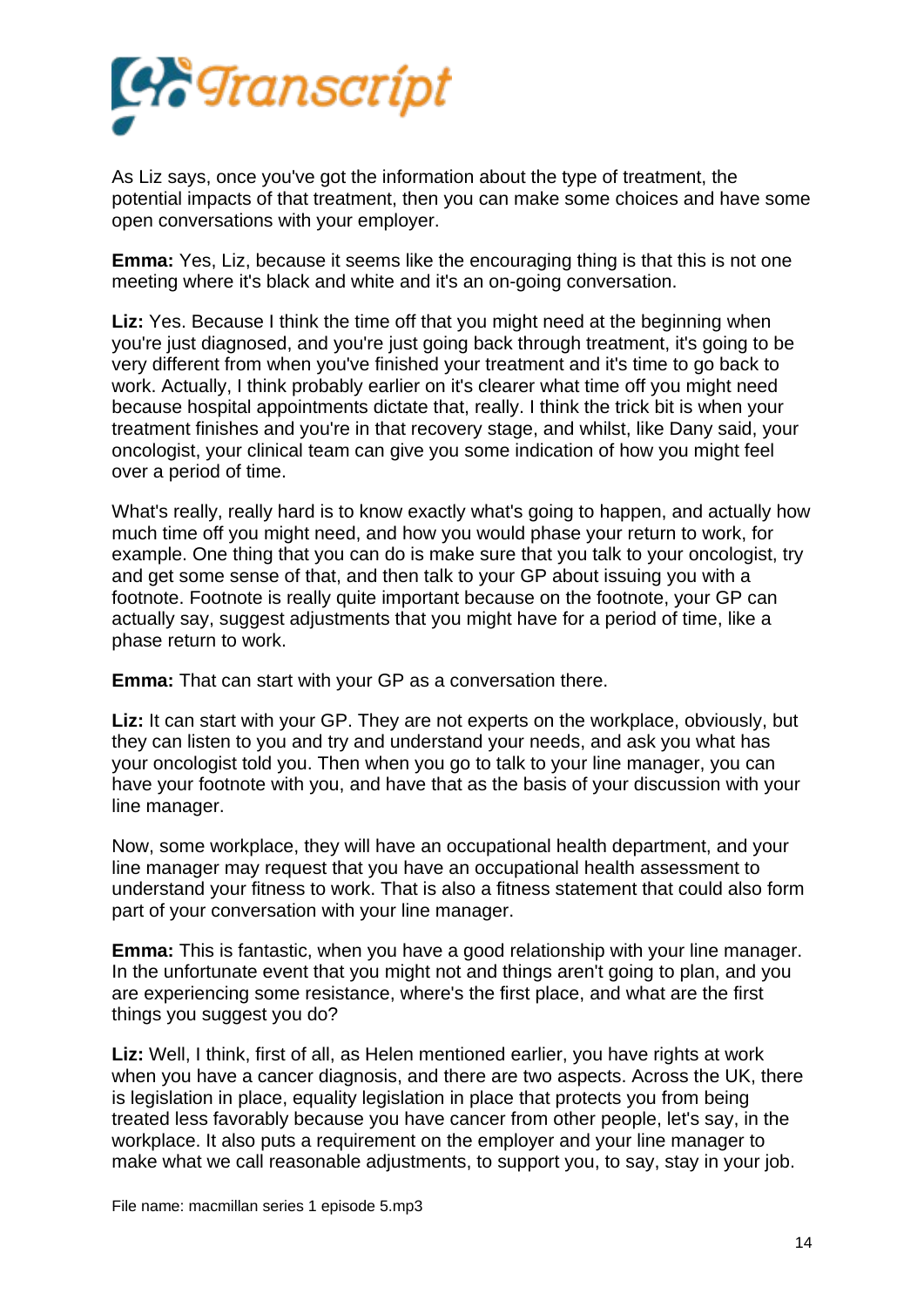

Now, I want to be clear. What's a reasonable adjustment? It can be anything, absolutely anything that supports you to stay in work. It can be support for a phase return to work, for example, over, let's say two, three months to help you get back, to build up your strength, to get back into work. It can mean enabling you if you can, to work at home for a period of time, avoiding rush hour traffic traveling and rush hour. It can mean working part-time, it can mean changing your job description, in fact, or changing your job on a temporary or a long term basis with your agreement, of course. It can mean things like, seating you next to toilet areas. For example, if it's easier for you to use bathroom, for example.

Adjustments can be absolutely anything that will support you to stay in your job, but there's always a technical issue there in that they have to be reasonable adjustments. Reasonable means essentially, is there a cost there? Is it possible for your employer do that? What might be reasonable in a massive multinational company might be very unreasonable in a tiny small business. I think you have to take that into account, and it's a judgment call, really, on your part and on the part of your employer.

**Emma:** Helen mentioned not having to tell her employee pre being employed about her diagnosis. Is it a requirement?

**Liz:** This is a technically trickier issue. In England, Scotland, and Wales, your employer shouldn't ask you about your health prior to offering you the job. However, there are some exceptions to that. What I would suggest is that people come to our website and have a look, or talk to one of our work support advisors if they want to actually talk about those exceptions.

In Northern Ireland, your employer can actually ask you about your health as you're interviewed, but what everybody needs to remember and to understand is actually, if you talk about your cancer, cancer is classified as a disability across all the four nations in the UK. That means you get the protection of the law, so, you shouldn't be discriminated against in your interview just because you have a cancer diagnosis. You need to understand that.

Another important point to remember, if you're applying for a job and you're asked, "Are you disabled?" You should actually tick the box yes, because actually you are legally disabled for the purposes of legislation. If you tick that box, then your protections kick in. That's an important point to remember.

**Emma:** You two are complete legends. I feel like the most prepared person in the world should I ever be unfortunate enough to find myself with a cancer diagnosis, but you're a wonderful mine of information.

Dany, where do we need to go to get more information about cancer diagnoses and our workplace rights?

**Dany:** As Liz said, I think we have a wealth of information on our Macmillan website, and there's actually a tool kit that has everything in there. Information for your